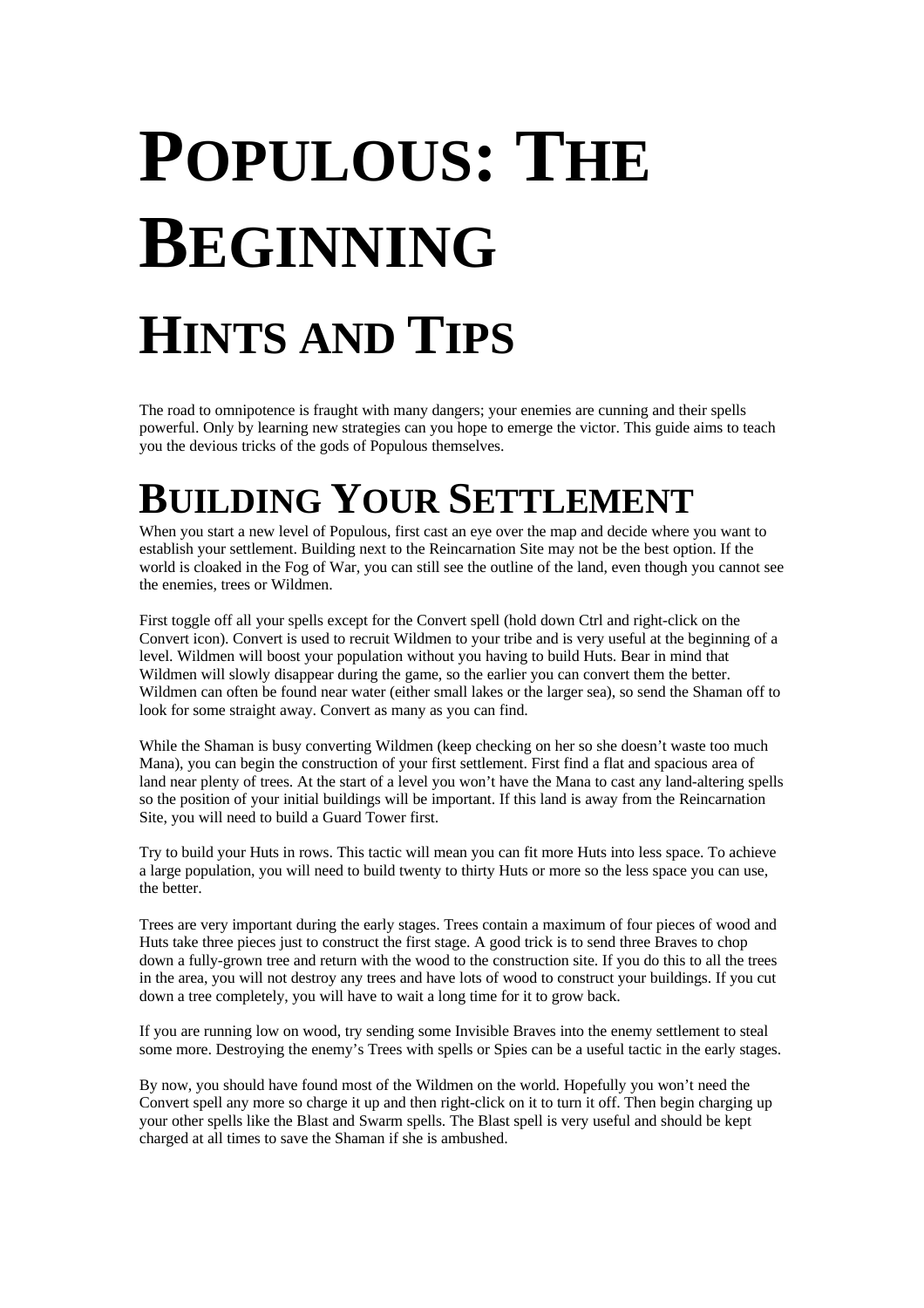Because wood is a scarce commodity, only build a maximum of five or so Huts at once. Your Huts use a lot of wood and if you're not careful, you'll destroy all the trees in the area. Also, your other Huts will be continuously upgrading so they will also require wood. So long as you manage your wood resources carefully you'll have no problems.

Training buildings can be odd shapes and some don't fit very well if you are building your Huts as a grid. Enemy tribes like to attack training buildings first so be careful where you construct them. Construct them away from each other so when you are attacked, you have time to train some defenders. Also, since the enemy aim for them, place them away from your main settlement so your Huts will remain relatively safe.

#### **DEFENDING**

Once you have your settlement up and running, consider building some defences. The enemy will often be starting from scratch as well so they won't attack you straight away. Look around your settlement and the map and find your weak spots. Often, there will be tight causeways or valleys to your settlement that the enemy will be forced to travel through. If you build Guard Towers around these openings, and on high ground if it's available, you can get an advance warning of any attack (manned Guard Towers sound a warning when enemies approach). The most useful followers to place in Guard Towers are Preachers and Firewarriors. Preachers will stop any attack force in its tracks and convert them to your side. Firewarriors, especially on higher ground, have a large range over which to fire their Blast spells and will often destroy an attack force before they reach your perimeter. This is especially useful if you don't have as many followers as the enemy. A well-balanced defence of Firewarriors and Preachers will also stop any Spies who might try to sneak past. You can also right-click on enemy Guard Towers to see who is inside them.

Guard Posts can also provide an good defence, although you will get no warning of an attack. If you place Guard Post patrols behind your Guard Towers, you will have an extra level of security. A neat trick is to place a Hut or two near your Guard Towers. The enemy will often attack the Hut first, leaving the Guard Towers alone. If you place Firewarriors in the Guard Towers, they will keep firing on the enemy as they try to dismantle the building. Place some Warriors and Preachers inside the Huts to start with and you'll have an unpleasant surprise for any attackers.

Spells, especially the land-altering spells, are very useful for constructing defences. The Landbridge spell is one of the most useful. Not only can it join two pieces of land separated by water; it can also create a wall of land between two high peaks. The Landbridge spell basically averages out the land between two points, the point where the Shaman is standing and the point when the spell is cast. If you move the Shaman to a high point, she creates impassable walls by casting the spell on another peak. If you build these defences well, you can leave enough space for your settlement and also force the enemy to attack from a specific and heavily fortified entrance. Some maps have been created with this strategy in mind so keep an eye out for them.

You can use some of your other spells to defend your settlement. If the enemy has amassed a large army, and the Shaman is within range, cast a few Swamp spells under them. Also, use the Lightning spell on the enemy Shaman and on any large groups of followers. Swarm will scatter any enemy and reduce the effectiveness of the army. Be careful where you cast it though, as the enemy will soon return when the danger has passed. The Angel of Death can be cast anywhere and it will seek and destroy as many enemies as it can find.

#### **ATTACKING**

When attacking the enemy, take a good mix of followers with you. You will need to be able to respond to any number of different strategies, some of which can disable armies made up of just one type of follower. Warriors are especially vulnerable to Preachers and you will lose your entire army if you are careless. Take the Shaman with your army and guard her well.

First cast some spells at the enemy to confuse them, and then begin to attack their Huts. Keep an eye out for any Preachers or Guard Towers that could contain Preachers. You will need to respond quickly if your followers come under attack or stop to listen to a Preacher. You can group your followers together by selecting them and pressing Shift and a number key (up to 6). You can then press that number key again to select them later. Try and keep your followers together in a number of small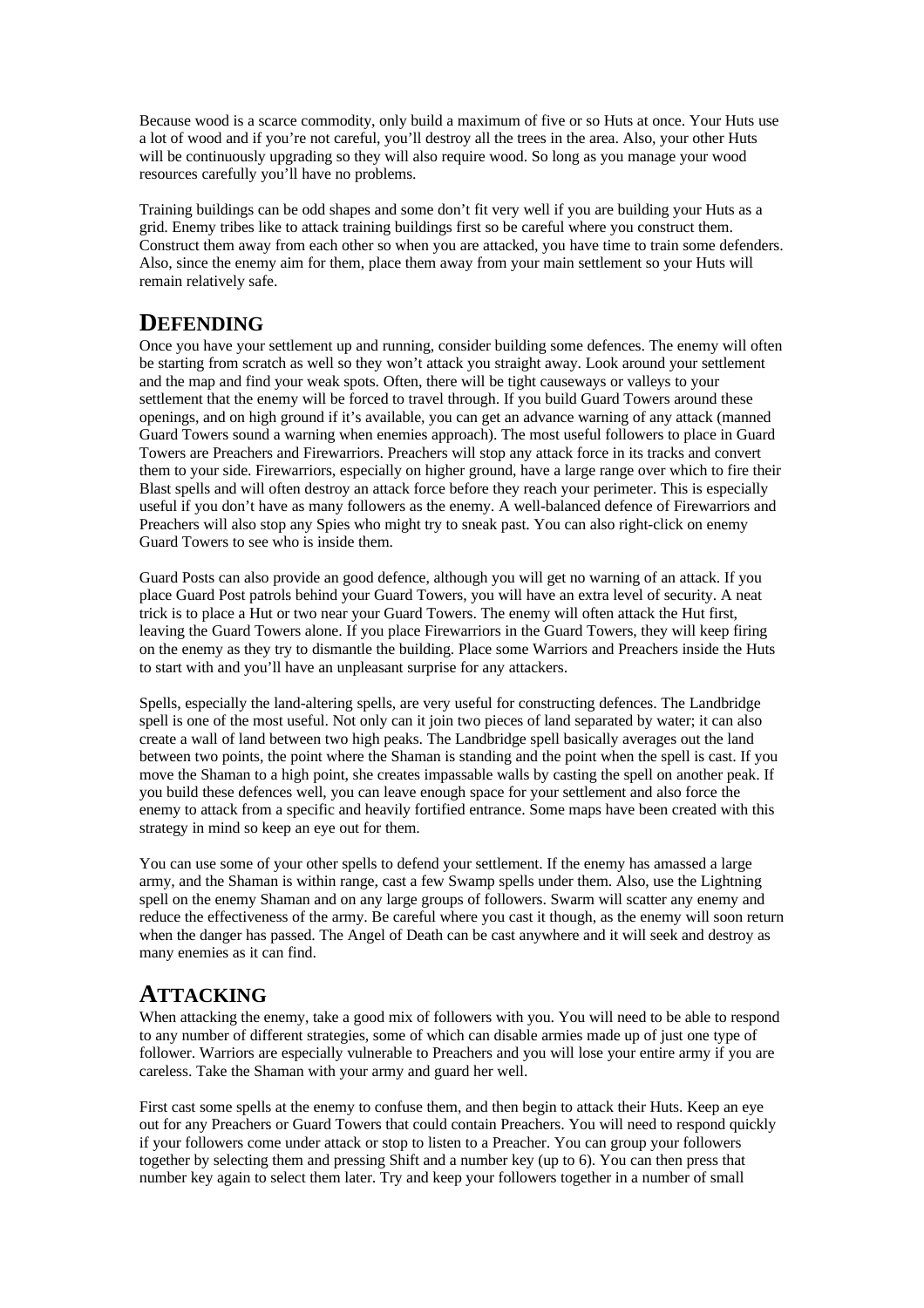groups. Followers who wander off on their own will quickly become overwhelmed but a single large army can be easily taken out by a spell like Tornado.

Hypnotism is good to use at the start of an attack to give yourself even more followers. Remember to keep the hypnotised enemy away from your own followers so they won't start attacking them when they recover.

Use Tornado to completely destroy Guard Towers and other buildings. Guard Towers, once destroyed, will not be built again. Firestorm can also be useful when cast in the centre of a clump of buildings. Volcano is obviously a very destructive spell, so use it on highly populated areas.

When you are attacking an enemy, destroy as many of their Huts as you can. The less Huts they have, the less followers they can breed once the attack is over. They will take longer to recover and you can return later to finish them off. Often the Shaman can attack the enemy on her own using her Blast spell to kill as many enemy as possible.

### **FOLLOWERS**

Each of your followers has a different strength and weakness. Learning these abilities can greatly improve your strategies and give you a head start over your opponents.

Remember to keep an eye on your followers. They are people, have minds of their own and will often chase the enemy. If you don't want them to, make sure you place your Guard Posts carefully so that the enemy will be always caught by your defences.

#### **SHAMAN**

The Shaman is the leader of the tribe and the character you play throughout the game. She is on a quest to become a god and only by defeating all the enemy tribes can she succeed. She is the only member of the tribe who can fire spells and only within a certain range. Luckily, although she can be killed, she can Reincarnate her soul and return on the Reincarnation Site. This can only happen if she has any remaining followers on the world; if she does not, she will die and the game will be lost.

She is immune to some enemy spells, including Swarm, but also unaffected by some of her own, such as Shield and Invisibility. She is as vulnerable as any other follower to the attacks of enemy followers is, although she is strong enough to win against a Brave. Keep an eye on the Shaman icon on the panel and make sure her health doesn't reach dangerous levels. She will regain her health if she is left alone.

You can protect the Shaman by guarding her with your followers. To do this, select some followers and press g. They will then surround the Shaman and attack any enemy who approaches. To stop them guarding, deselect any followers and press g again. A good trick is to surround her with Warriors or Firewarriors and then fire Shield on her. Although she won't be affected, her guards will and become even more formidable. You can defend against this attack by casting a Lightning spell on the enemy Shaman. Not only will the lightning kill her but it will kill her guards as well.

#### **BRAVES**

Braves are the foundation of your tribe. Only they can build, gather wood and maintain your Huts. They are quite weak but can still defend your settlement if attacked. Braves also generate four times more Mana than any of the other followers, but only when building or resting in Huts. Keep as many Braves as you can in your Huts, especially when your tribe is large, to produce as much Mana as possible.

#### **WARRIORS**

Warriors are the toughest of your followers but not blessed with any special abilities. They can be a formidable foe to any attacking force but one Preacher can disable them all. They should not be used on their own to either defend or attack active enemy settlements. If only one or two get converted, it can spell disaster for your settlement or other followers.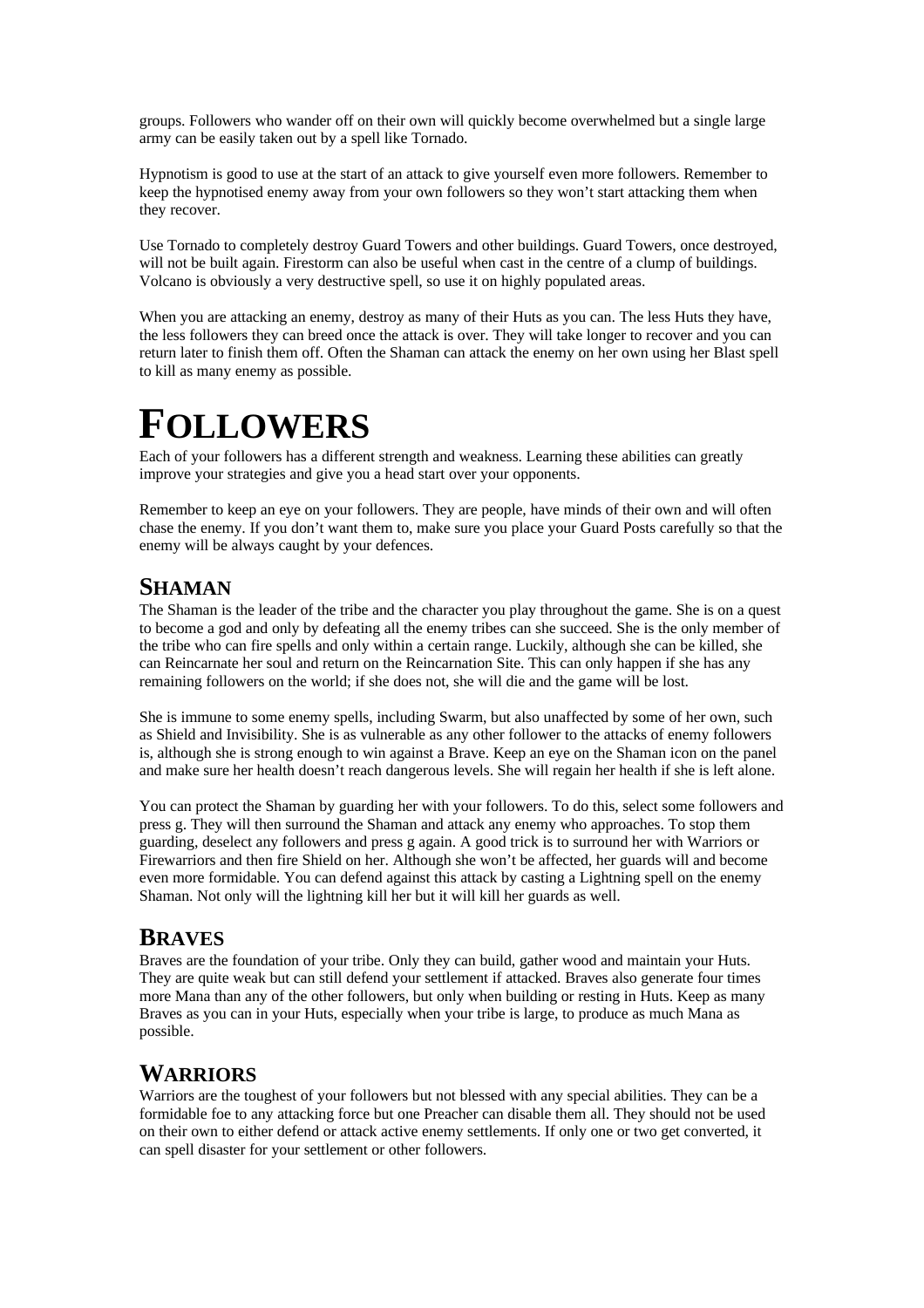When defending your settlement, use Warriors as your last line of defence, behind the Guard Towers containing Preachers and Firewarriors. Also, keep a few Preachers guarding with them to stop any enemy Preachers slipping through. You can set down two Guard Posts either side of a valley opening and have the Warriors patrolling between them.

#### **PREACHERS**

Preachers, though weak, are a surprisingly powerful follower who can stop an attacking army in its tracks. If you are the attacking army, you should keep a sharp eye out for any Preachers that could scupper your plans.

Defensively, Preachers are best kept out of the way, but still close enough to convert the enemy with ease. Send them to your Guard Towers so they have a wider range and be away from the enemy during an attack. Also, put one or two in the Huts near your settlement entrances. Not only will they help defend when the enemy attack but they will also convert any Spies who try to sabotage your buildings.

If any Preachers have penetrated your settlement, they can cause havoc if not dealt with. Your Preachers are immune to enemy Preachers so command any nearby to attack them. When they do, any followers who were under the spell of the enemy will also start fighting and you will quickly kill the enemy Preacher. If you don't have any Preachers nearby either train some quickly before too many of your followers are converted or Blast them with the Shaman. Use either the Blast spell or the Swarm spell to stop them preaching but still keep an eye on them; they can survive the Blast or Swarm and continue preaching. You can also use Lightning but you run the risk of killing your own followers. The best thing to do is keep some Preachers in your settlement. Not only will they help your defeat any enemy Preachers who might invade but they will also help you convert any enemy forces that might attack.

Invisible Preachers are a good method of converting some of the enemy followers without his knowledge. You only need one Preacher to convert a few Braves, or better still Warriors, and you can begin to destroy the enemy buildings. Remember though, Invisible Preachers become visible as soon as they begin preaching. Make sure you have enough time to convert a few enemy followers before any retaliation.

#### **FIREWARRIORS**

Firewarriors are best placed a little away of any enemy followers. While their Blast spell ability is powerful, they are relatively weak and do not last long in battles.

When attacking the enemy, try to keep them away from the battle and on high ground where their range is greater. Keep about five or six together, as one on his own will do little damage to an approaching Warrior. If in doubt, construct some Balloons and place your Firewarriors inside. The enemy Warriors won't be able to attack them and they will be free to lay waste to the enemy settlements. Shielded Firewarriors in Balloons are even more formidable.

Firewarriors are better used as defenders as their special skill make them ideal for placing in Guard Towers. One or two Guard Towers around an entrance with Firewarriors inside will provide you with ample warning and defence in the event of an attack. If you command some additional Firewarriors and some Warriors to guard just behind the Towers, you'll have an excellent defence that can destroy any attacking army before it reaches you.

#### **SPIES**

Spies are sneaky followers who can cause massive damage to the enemy if used correctly. They are best used during the first half of the level when each player is still setting up their settlements. Spies will help delay the enemy's progress and lower his Mana rate. The only problem with Spies is that the enemy will often unmask them quickly and then your Spy will be doomed. Sending a Spy into an enemy settlement is often a suicidal mission. Groups of Invisible, Shielded Spies are probably your best bet, as the enemy won't see them until they reappear again and you'll have more than one should something go wrong. Keep them out of the way of Preachers, though.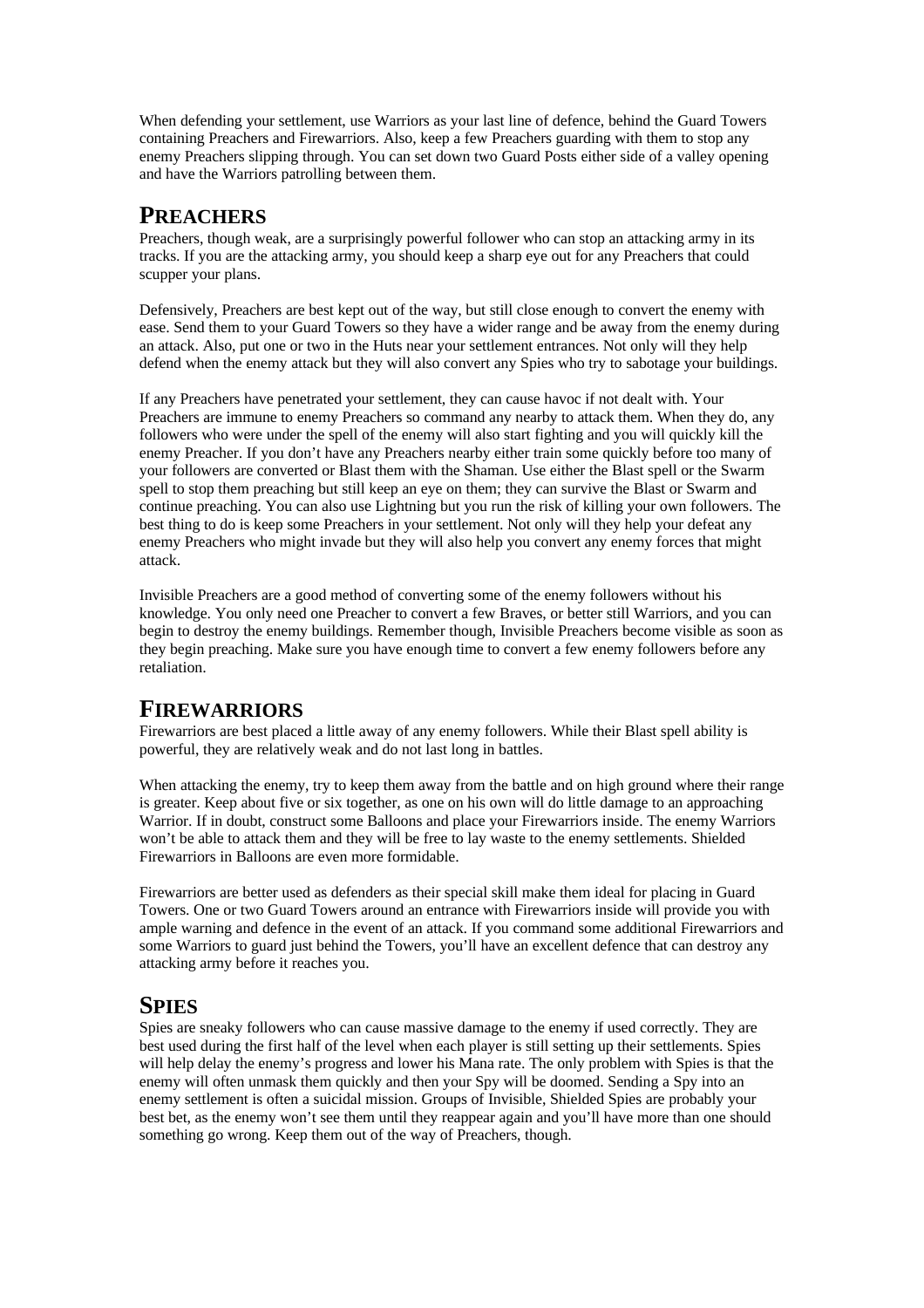Enemy spies, when masked, look like normal Braves. To unmask a suspected enemy Spy, right-click on him. You can tell if an enemy Spy is sabotaging your buildings because some will suddenly burst into flames. To find a masked enemy Spy, look around your base and try and find any Braves that shouldn't be there. Look for Braves running around to the back of Huts and stopping. Look for Braves that are running in the opposite direction from everyone else. If in any doubt, just right-click on any Braves you can see to make absolutely sure.

### **SPELLS**

Your spells are very important and you should keep them charged at all times. The Spell Charge Rate bar is very useful and will tell you if you have too many spells charging at once (the bar is low) or if you are wasting precious Mana (the bar is flashing red). The bar can also be low if your followers, especially Braves, are idle and not creating Mana.

Right-click on a spell icon to toggle it on or off. Learn which spells are most useful to you and keep charging them after you cast them. Blast is very useful, as is Lightning. The more devastating spells such as Earthquake and Tornado should be fully charged before you attack.

The full list of spells is:

### **SINGLE PLAYER**

#### **BLAST**

This is your simplest spell and also one of the more powerful. Although it has a short range, the Blast spell is more useful for defending the Shaman against attack. One Blast can usually kill a Brave, a Preacher and certainly a Spy. Firewarriors and Warriors take more shots and enemy Shamans can be dispatched with four or five. It is tactically useful near water where the shock wave will fling any enemy into the water. If any enemy followers are running along the coast cast the spell to other side of them so they are all blown into the sea. Be careful when using the Blast spell near your own followers as it can hurt them as well.

#### **CONVERT**

This is only really useful at the start of the level when you have plenty of Wildmen to convert. Keep it charged so that you can cast it on any Wildmen that might appear. Wildmen will often re-appear if one player suffers a massive loss of followers.

#### **SWARM**

Swarm can be a very useful spell to cast on the enemy if you are under attack, but it is only a temporary solution. Often it will just scatter the enemy and cause you more problems in the long run. When you cast Swarm on the enemy, they will be injured and run away in panic, but will return when the panic is over. The Swarm will also enter nearby enemy buildings and expel their occupants. Swarm is a good way of stopping your followers from being converted by Preachers if you have no other defence in the area. It is also useful to cast on Boats and Balloons as the enemy will jump out in terror and often drown. Shamans are not affected by the Swarm spell.

#### **INVISIBILITY**

Invisibility does not last a long time so you should only cast it on your target followers at the very last moment. Your followers will then appear ghosted and totally invisible to the enemy. You can cast the spell on any follower, apart from the Shaman and they will still be able to perform any task. Preachers, however, will become visible again when they start to preach to the enemy leaving them vulnerable to attack. Invisibility and Shield make an excellent combination. Shamans are not affected by the Invisibility spell.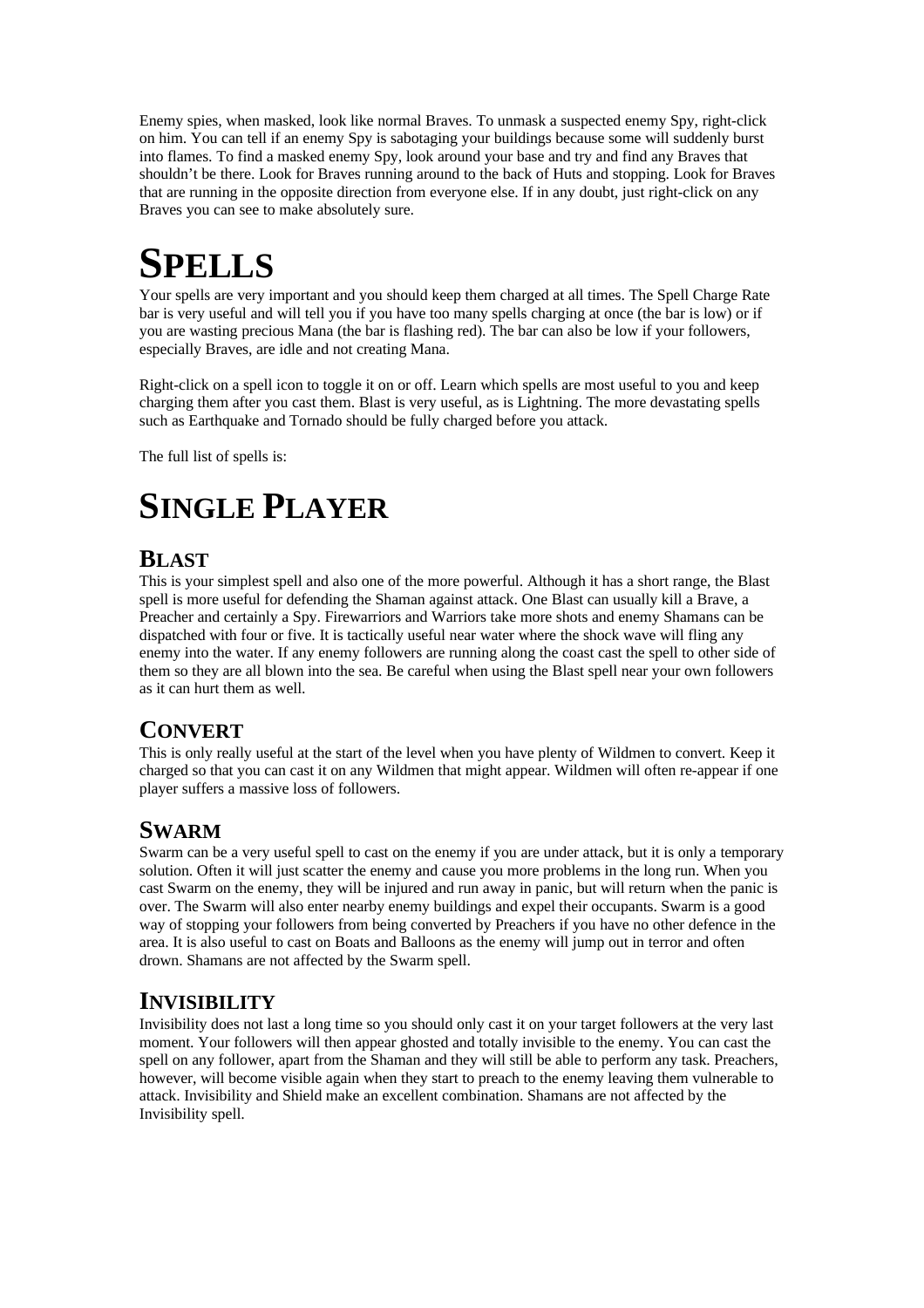#### **SHIELD**

Like Invisibility, Shield doesn't last very long. It can be very effective when invading a superior enemy's settlement, where their defences are solid and would immediately overpower any normal attack force. If you guard the Shaman with shielded followers, she will be reasonably safe from attack. Also, remember that any spell fired on a Shielded follower is bounced back to the enemy. Shamans are not affected by the Shield spell.

#### **LANDBRIDGE**

Landbridge is more useful than you think. Not only is it good for joining two areas of land separated by water, but it can also level hills and valleys that would normally make construction impossible. Landbridge averages out the land between the point where the Shaman is standing and point where the spell is cast. By placing the Shaman on one side of a hill and casting the spell on the other side, you will level the land. You can also cast it next to the coast to expand the coast a little further.

As well as levelling land, it can also be used to raise land and create impassable barriers. If you place the Shaman on one hill and cast Landbridge on another, you will create a barrier of land that the enemy will have to navigate around to reach you. With this in mind, you can force the enemy to attack from a specific, and heavily fortified, direction.

#### **LIGHTNING**

Lightning is a more powerful version of the Blast spell and will kill anything it is directly cast upon. It will also set fire to buildings and burn down trees. If you are attacking an enemy settlement, use the Lightning spell to burn down their Huts so that they cannot breed any more Braves. Also, use it to kill the enemy Shaman with one shot and gain a quarter of her Mana. The only way to stop the Shaman being killed by a Lightning spell is to keep her moving. If she is fired upon when she is walking, often the spell will just miss and throw her into the air causing her a little damage.

#### **HYPNOTISM**

Hypnotism is very useful at the beginning of an attack on an enemy settlement. When you attack, the enemy will respond and send over all the followers she can. If you cast the Hypnotism spell on them, they will become temporary members of your tribe and begin attacking their own people. You can also command them so you should send them as far into the enemy base as possible. Keep them away from your own followers so they don't start attacking them when the spell wears off. Enemy followers converted by hypnotised Preachers will be permanent members of your tribe.

#### **TORNADO**

Tornadoes, once cast, are very random and unpredictable. To make sure you destroy at least one target, cast it on a specific building. Hopefully that building will be destroyed and take one or two more with it. You can also cast it on an approaching enemy army to slow them down.

#### **SWAMP**

Swamp can be very useful when placed in the path of the enemy, especially in front of your defences. You can also cast it on Stone Heads to prevent an enemy from worshipping it before you do. There is little you can do against an enemy Swamp except sacrifice ten of your followers to fill it or erode the land underneath so it falls into the water. You could always try and trick the enemy into entering the Swamp. Remember that your followers are vulnerable to your own Swamps, although you can Shift right-click on them to remove them.

#### **FLATTEN**

The Flatten spell is similar to the Landbridge spell in some respects. Not only will it flatten the land around the point where it was cast but it can also lower the land into the sea. If you cast the spell right on the coastline, the land will lower and the water will rush in to cover it. You can also cast Flatten near enemy buildings to raise the land and cause the buildings to explode.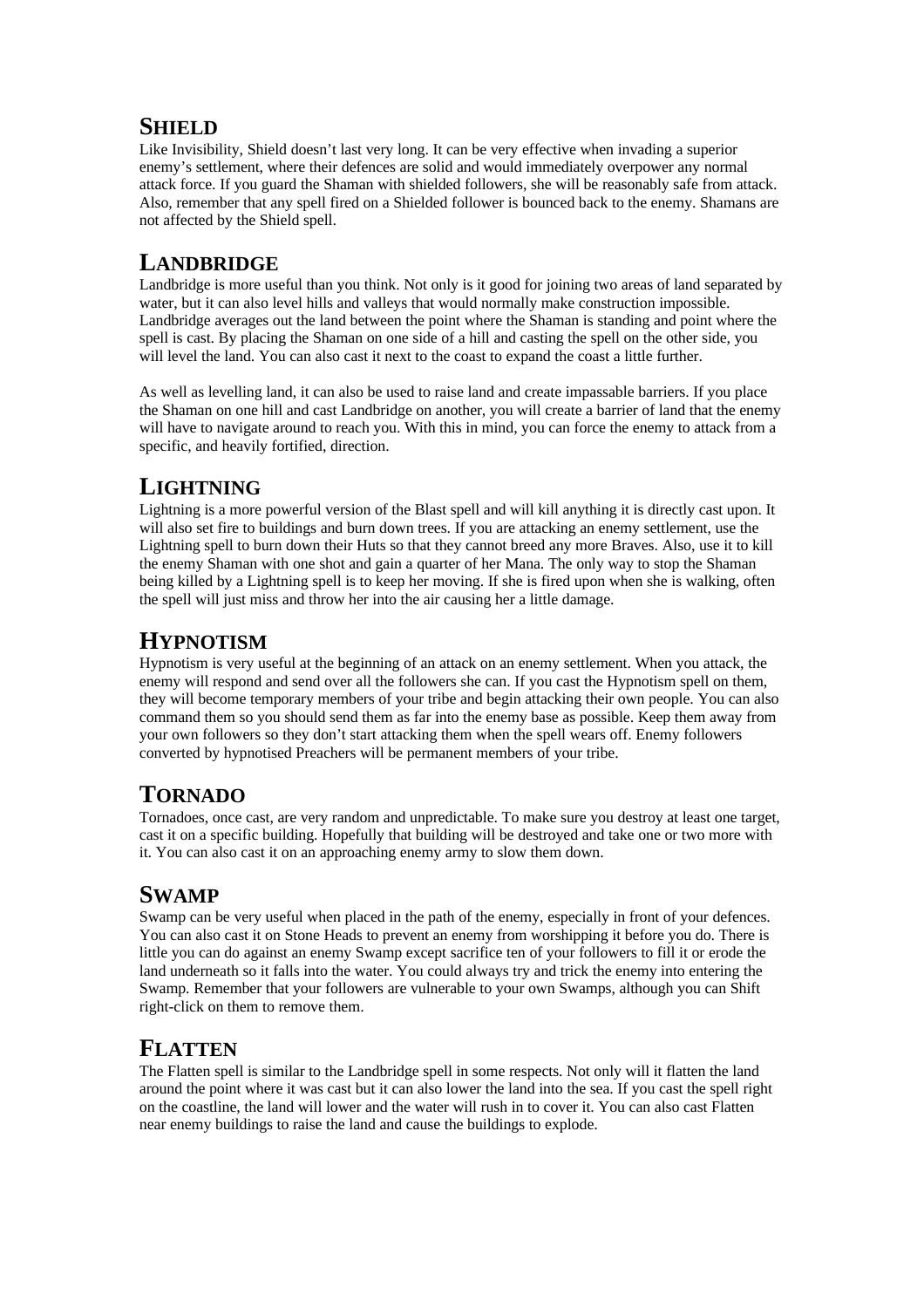#### **EARTHQUAKE**

Earthquake is most effective on high ground where both the lava and the change in the earth can destroy many buildings. When the spell is cast, the pre-shocks will begin to destroy buildings in the immediate area. Any buildings caught in the path of the earthquake will be blown up or incinerated by the lava.

#### **ERODE**

Erode is a very useful spell against high ground and coastal settlements. When cast on a point, it accelerates time and causes the land around to collapse as if centuries of weathering were affecting it. If cast on high slopes, the land will sink and fall into the valley. If cast on the coast, the land will collapse and fall into the sea. If any buildings are caught in the erosion, they will either explode because the land underneath is unstable or roll into the water. The enemy will often find it hard to recover if their land is receding so you can use it to block them in or destroy their most valuable buildings. Try casting it on Guard Towers or any other enemy fortification to destroy it. The Erode spell is not very effective on level ground.

#### **FIRESTORM**

The Firestorm spell casts a shower of meteors onto the target. If you cast it in a heavily populated area, it will destroy any buildings and kill any followers who stray into range. It can be a very useful spell for permanently clearing away enemy fortifications.

#### **ANGEL OF DEATH**

The Angel of Death is similar to the Knight in the original Populous games. When you create one, it will fly around the world looking for any enemy followers. When it finds one, it will stalk them, swoop down, grab them and kill them.

You can only charge one shot of the Angel of Death spell at any one time. Therefore, you should always fire the spell at the earliest opportunity so you can begin charging again.

If you are attacked by an Angel of Death, there are a number of things you can do to survive. The first is to move the Shaman away from it. The Angel of Death will try and kill the Shaman at any opportunity and you will keep losing Mana if it does. Firewarriors can fire on the Angel of Death and damage it. It has only so much strength and the Firewarriors will destroy it, if it doesn't kill them first. Also, you can simply cast an Angel of Death of your own. If you do, they will attack each other and the weaker will be destroyed.

#### **VOLCANO**

The Volcano is probably the most destructive and certainly the most impressive spell of all. When you cast it the ground rises up and boiling lava flows over the land. Any buildings and followers caught by the magma are destroyed. New land is created if the lava reaches water although once the lava has cooled; the new land cannot be built upon. It is best to cast the volcano in the middle of a populated area. Also, bear in mind the lava will always try to flow downhill. If you cast it on the side of a mountain, you can direct the flow.

Volcanoes have short ranges so it will always be cast near a Shaman. If a Volcano is cast on you, there is little you can do but at least you will know where it will appear. Try and get all your followers away from the Volcano so the lava doesn't kill them. Just shift left-click on the Total Population icon on the Followers Panel and move them away from the buildings. A Volcano cast by a Shaman cannot kill her so you can always try the same trick on the enemy.

### **GUEST SPELLS**

Guest spells do not have permanent icons on the Spells Panel. This is because they are very powerful and would upset the balance of many levels. They are also more suited to multiplayer games.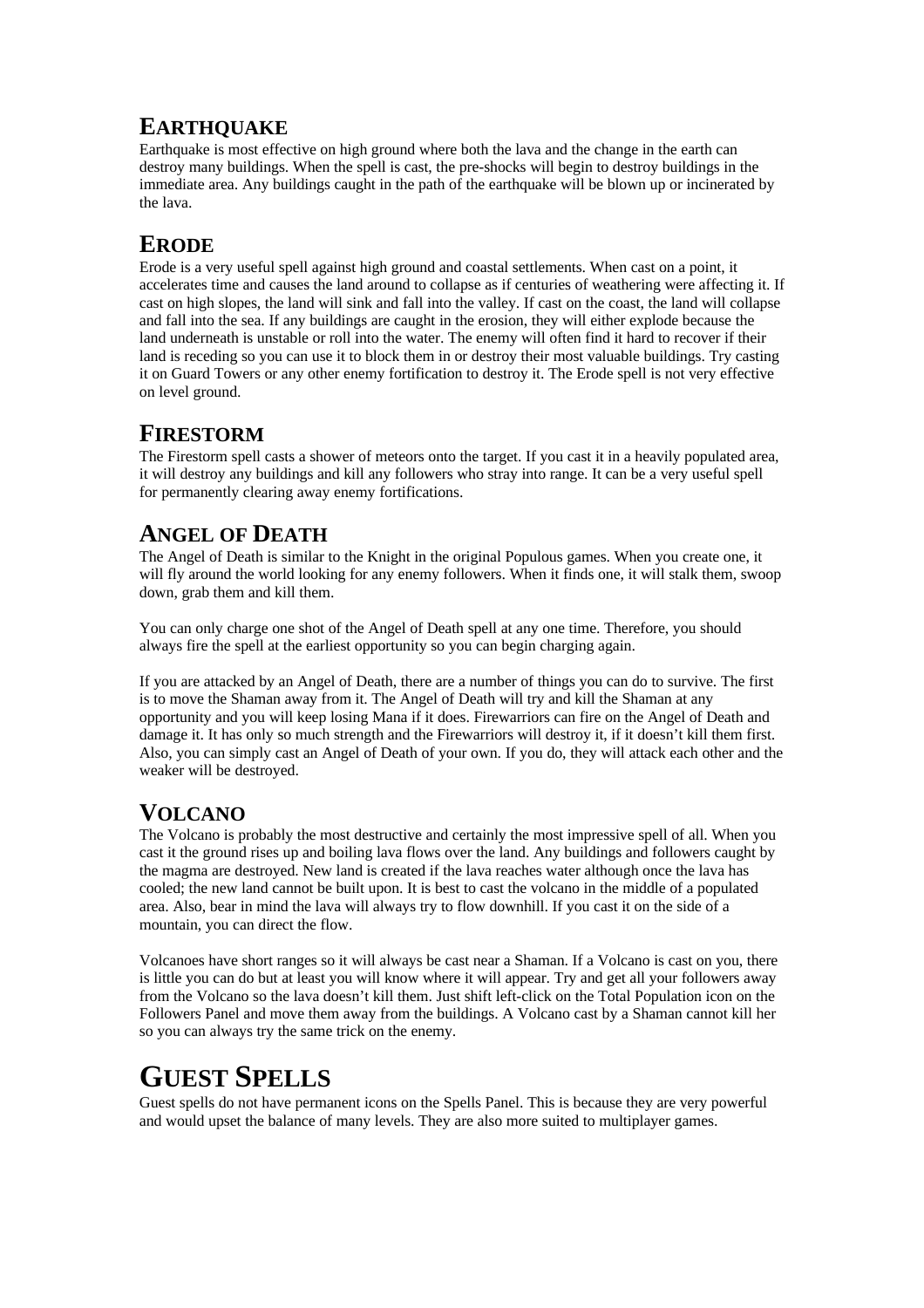#### **TELEPORT**

Teleport can be cast anywhere on the world to transport the Shaman to that point. Obviously, the sneakiest tactic is to Teleport into an enemy settlement and cast a Volcano, Firestorm, or any number of spells, and Teleport out again. To guard against this, you should spread out your settlements and have more than one of each type of training building. You should also try and use this tactic before anyone else so they have to clear up the mess, not you.

#### **BLOODLUST**

Bloodlust can only be cast on your own followers and will turn them into battle-hungry savages. They will be stronger and faster, a formidable foe for any enemy. The spell is best used just before a battle to make sure it lasts longer. If you find yourself up against enemy followers affected by Bloodlust, you should use spells such as Swamp and Tornado against them. Warriors with Bloodlust will be especially hard to beat so keep them away from you as long as possible until the spell wears off.

#### **ARMAGEDDON**

Armageddon is a very traditional Populous spell. Each player's followers are transported to an arena where they fight for dominion over the world. As each tribe fights, the Shamans fire spells at each other. When a tribe loses, that tribe's Shaman is struck by Lightning and killed. The last remaining Shaman is the victor.

There is nothing you can do to stop an Armageddon, but you can influence it. If you think an Armageddon is imminent then train as many Warriors as possible. You can only take 120 followers to the arena with you so you need the strongest army possible. Preachers lose their powers of persuasion and are reduced to fighting hand-to-hand; Spies are actually weaker than Braves and are next to useless in battle. In such close-quarter fighting, the Blast ability of the Firewarriors is limited as the Warriors can easily reach them and kill them.

# **MULTIPLAYER**

In multiplayer games, you are up against more unpredictable enemies than those in the Single Player game are. You need all your wits and cunning with you to defeat them. There are a number of extra features of the multiplayer game that you can turn to your advantage. Remember also that the maps are often symmetrical so you can often guess where the enemy will be if the world is fogged.

A useful trick is to build your Spy Training Hut early, train some Spies and dismantle it. Hopefully your opponents will not have seen it and won't realise you have the ability to sabotage their settlements.

#### **FORGE WORLD**

Forge World is an optional feature that gives you the change to alter the landscape before the level begins. You can turn this to your advantage if you cast the available spells wisely. Each spell has only five shots and a range around the Reincarnation Site. First look at the land around the site and use the Flatten spells to make room for your settlements. Then, around the perimeter, raise the land into small hills so you can construct Guard Towers on top of them and join them with Landbridges later. Then, look for a suitable spot to place the trees. Choose a place away from the settlement so that you don't have to build over the trees later. Lastly, when the timer reaches about 5, cast the Wildmen spell on the Reincarnation Site. When the level begins, any Wildmen caught inside the Reincarnation Site will be automatically converted to your tribe saving you Mana later on.

#### **GHOST ARMY**

Ghost Army is a multiplayer-only spell that creates six ghost followers depending where it is cast. The ghost followers have no strength and cannot build or perform tasks but to the enemy they appear as solid as your real followers. If you cast the spell on the ground, you will create ghost Braves. If you cast the spell on any other follow, even the Shaman, you will create six ghosts of that follower. Ghost Shamans can be especially useful for confusing the enemy. You can also use ghost followers to create a decoy army while your real army is attacking from the other direction.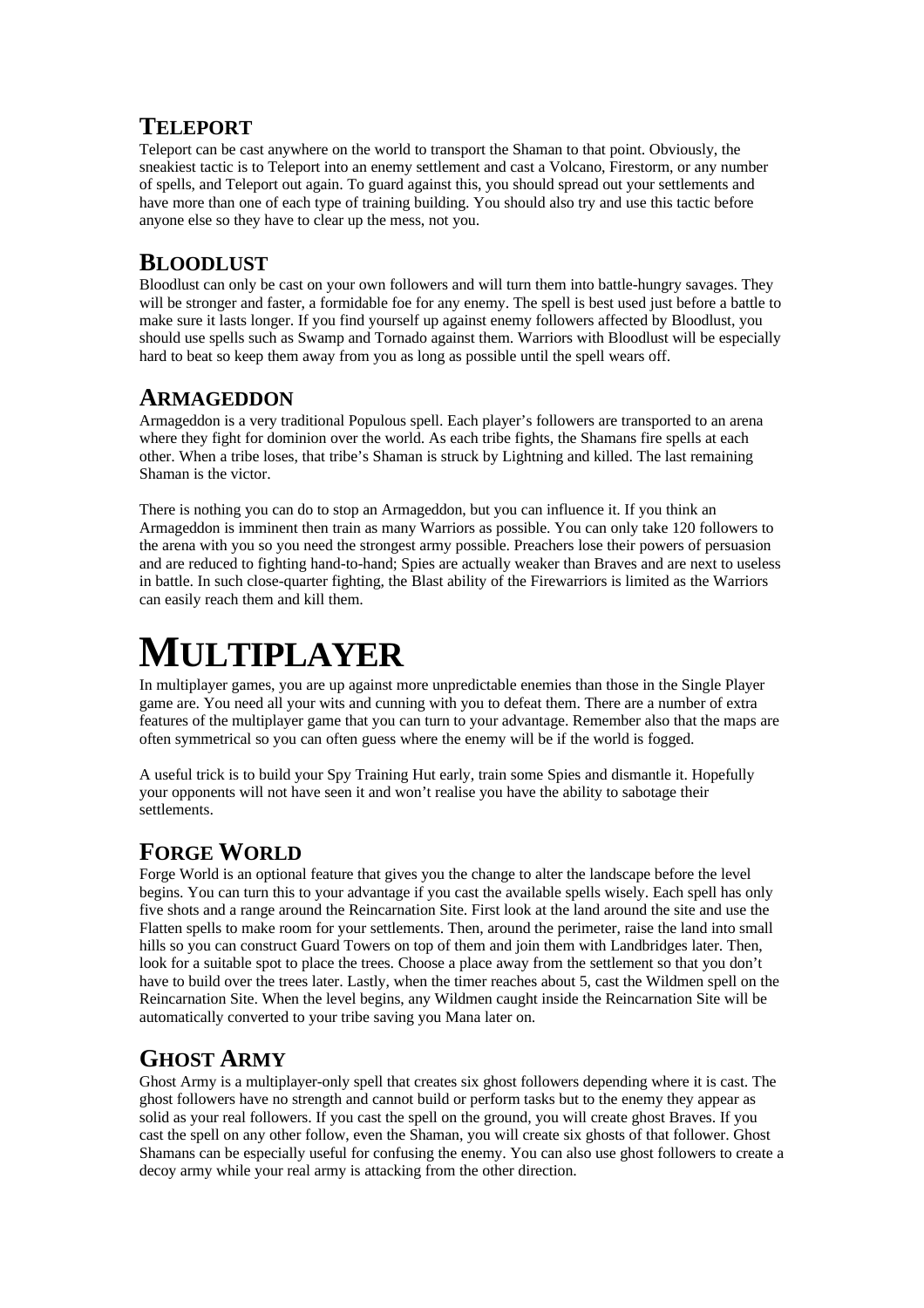# **TOP TIPS FROM THE TEAM**

#### **RICHARD LEINFELLNER**

Busy people are happy people and happy people give you mana.

#### **STUART WHYTE**

Use invisible Warriors to sneak in and kill the enemy Shaman.

#### **ALAN WRIGHT**

Look out for any advancing armies and cast Swamp on them to reduce their numbers.

#### **STEVE LENEY**

Put Preachers in guard towers - they are better protected and will gather up stray enemy followers like flies to flypaper.

#### **GARY STEAD**

Use high ground to your advantage. Spells have a much higher range when cast from hills.

### **BEN DEANE**

Steal enemy Boats and Balloons.

#### **MICHAEL WILLIS**

Landbridge everywhere.

#### **PETE BLOW**

Hypnotise enemy followers and send them to your Preachers. As soon as they recover, they are easy converts.

#### **RAJAN TANDE**

Deceive the enemy and make them waste their spells on a Ghost Army.

#### **DAVID BRYSON**

Don't waste your Mana and keep your spells charging. You may need to use them at any moment.

#### **WAYNE FROST**

Cast Swarm near Swamps so the enemy panic and run into them.

#### **DAN RILEY**

Never completely cut down your trees otherwise you'll run out of wood.

#### **MARK PITCHER**

Build Huts, Huts and more Huts to increase your mana flow.

#### **ALEX GODSILL**

Cast Lightning on enemy Guard Towers and use Invisible, Shielded Spies.

#### **KEN MALCOLM**

Shielded Firewarriors in Balloons can cause massive devastation.